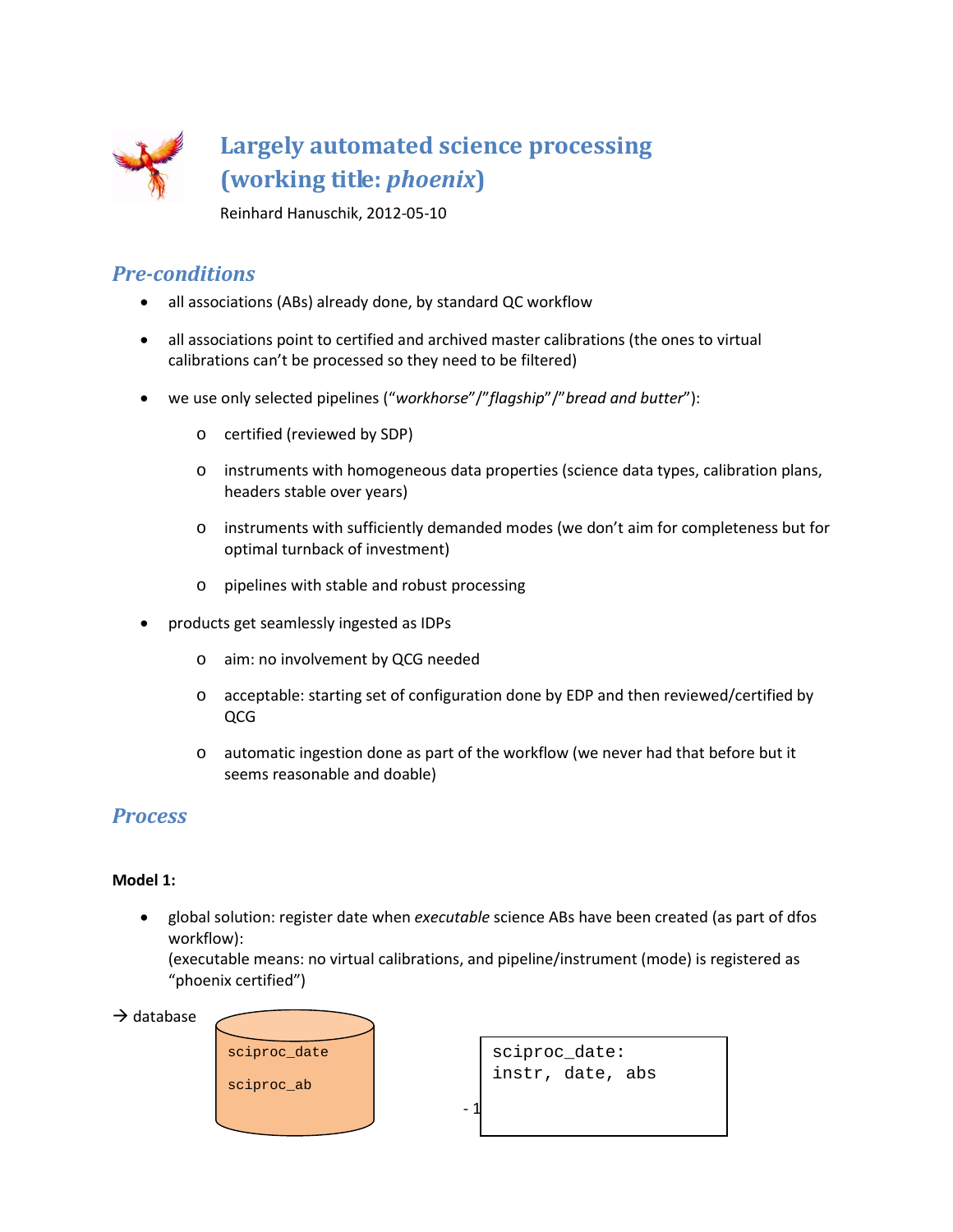• execute on central platform, have monitoring interface, have operator look into status

or

#### **Model 2:**

- local solution: fill a JOB\_FILE during day as part of dfos workflow
- execute locally, over night (because then there is no load and no interference with incremental daytime QC processing)

## *Phoenix workflow*

for each scheduled date:

- download mcalibs (bulk download since many ABs might require same mcalibs) into \$DFO\_CAL\_DIR/<date> read MCALIB list; ignore MASSOCs check for required gencalibs This is a single process, needs to be done once per date and INS
- process ABs download raw data within each job use processAB can be massively parallel; total execution time is  $T = t$ (single AB)\*N(ABs)/N(cores) delete raw files immediately after processing (by post-plugin) have minimal score-like process to evaluate association quality, plus measure pipeline processing quality (could be e.g. S/N) into QC1 params ingest QC1 params and scores (?) display status, logs, scores on process monitor
- ingest products few (mostly primary) only, no intermediate steps (?) must be automatic(!), at the end of processing

after scheduled job:

- feed info on process monitor
- delete all local mcalibs (except gencalibs) and sciproducts
- store process info in database (logs, scores, ingestion logs)

All of this could be done in the background, with an operator checking the process sanity.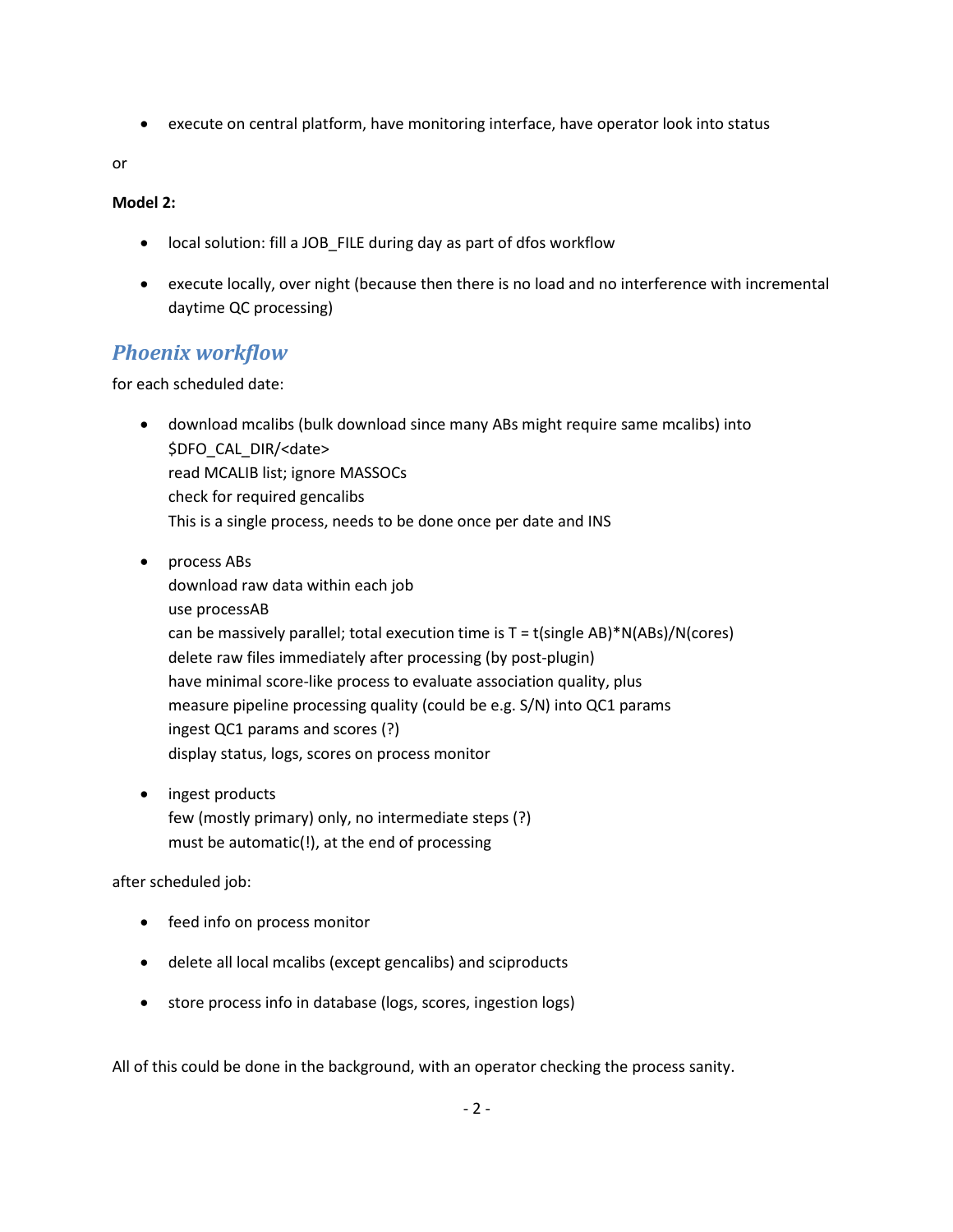## *Day-to-day processing vs. back-processing*

The described scenario is applicable for day-to-day processing of new science data.

- load balancing: incremental daytime processing of calibrations is not affected; science jobs are auto-scheduled only during the night
- from experience the processing power of dfo blades was usually high enough
- but it might be wise to envisage a dedicated server for day-to-day processing (like the pre-img server dfo33)
- to monitor and schedule these tasks, the currently existing dfos tools are sufficient.

The same scenario could be applied for back-processing (to close the gap between now and 2011-10- 01), or re-processing (to process backwards the entire data history of an instrument), but:

- then we need a scheduling and monitoring tool
- the process then needs to be monitored and maintained

## *IDP ingestion*

Most if not all issues with **day-to-day processing** are expected for the ingestion process.

Issues:

- which products do we select for ingestion? The trivial answer is "the final ones" but what does it mean e.g. for UVES?
	- o standard setups between 2001 and 2006 had a master response curve, the nonstandard ones not

after 2006, the master response curves have not been updated; the 2009 detector upgrade has not seen any corresponding master response curve  $\rightarrow$  we cannot generally provide flux calibration should we give up on it (*case 1*) or support it whenever possible (*case 2*)?

*Case 1:* final products come sometimes flux-calibrated, sometimes not *Case 2:* final products never come flux-calibrated, always wave-calib only

o do we provide the error file per final product? If so, how?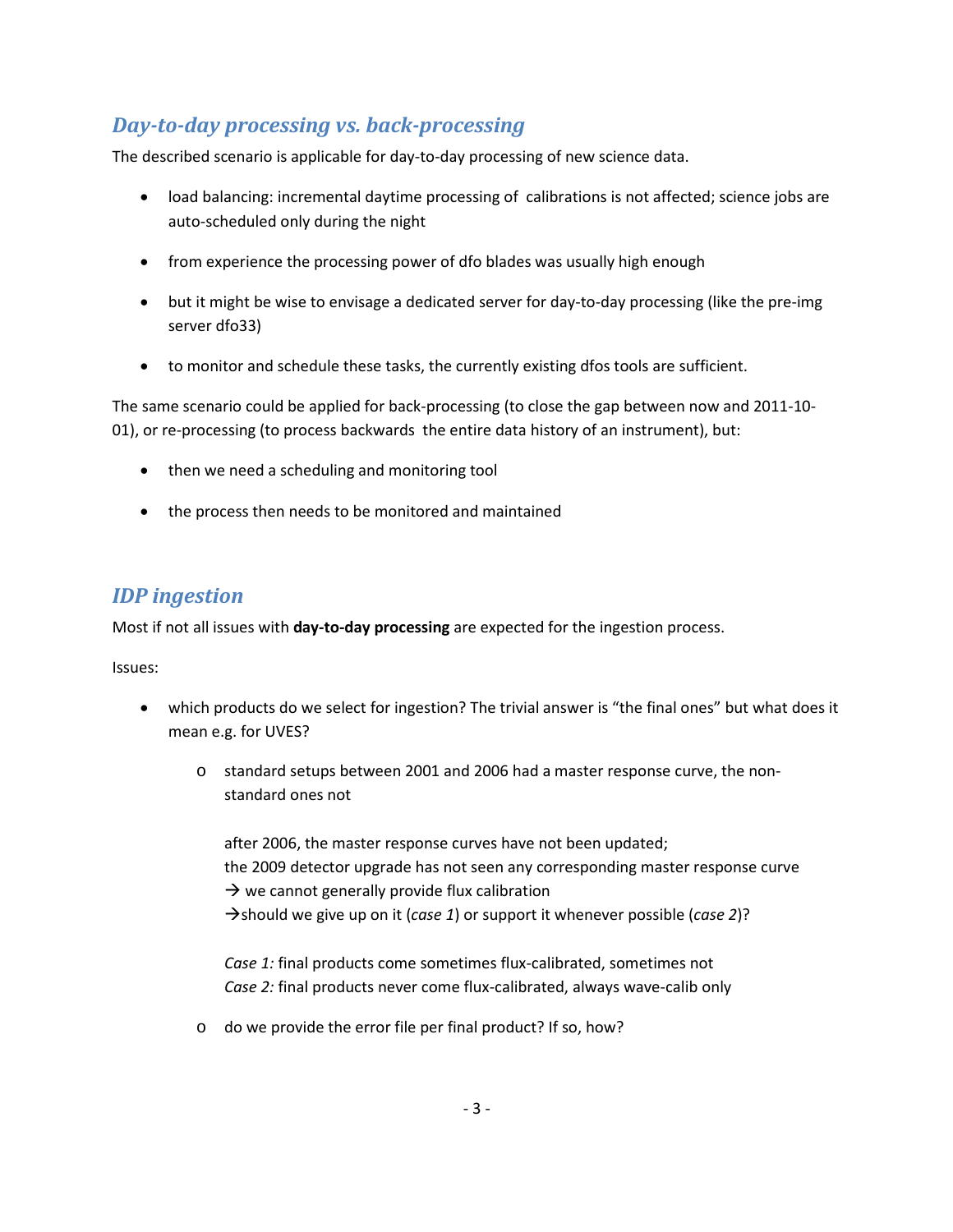- How will EDP requirements for adding keywords look like this time (for IDP/VO compliance)?
	- o in the UVES reprocessing project 6 years ago, this turned out to be one of the workflow components that required most efforts, without paying back anything in the end (e.g. the lengthy discussion about the "proper" S/N value per spectrum costed a month of work, without this number being visible anywhere in the end)
	- o for the GIRAFFE reprocessing project finished more than a year ago, the lack of a data model has even prevented any publication
	- o this is in general true for all QC SCIENCE data products
- this **must** be kept at a minimum level
	- o otherwise we are again limited by lack of standards/concepts, or
	- o spend precious time with header compatibility issues rather than with science grade processing
- what does minimum mean?
	- o as much metadata information as possible to be read from the header
	- o additional information as far as possible from configuration files or by database processes

for instance: if the header requires information about "pointing accuracy", it should be possible to provide this at database level

## *What would all this mean for UVES?*

- Typical nights with 50-100 science ABs: 1-2 hours execution time,  $\rightarrow$  performance was never an issue on dfo21
- processed modes (since pipeline certified!):
	- o ECHELLE, point source (there is also EXTENDED)
	- o ECHELLE, ABSORPTION-CELL
	- o note: the flux calibration is not certified, strictly speaking!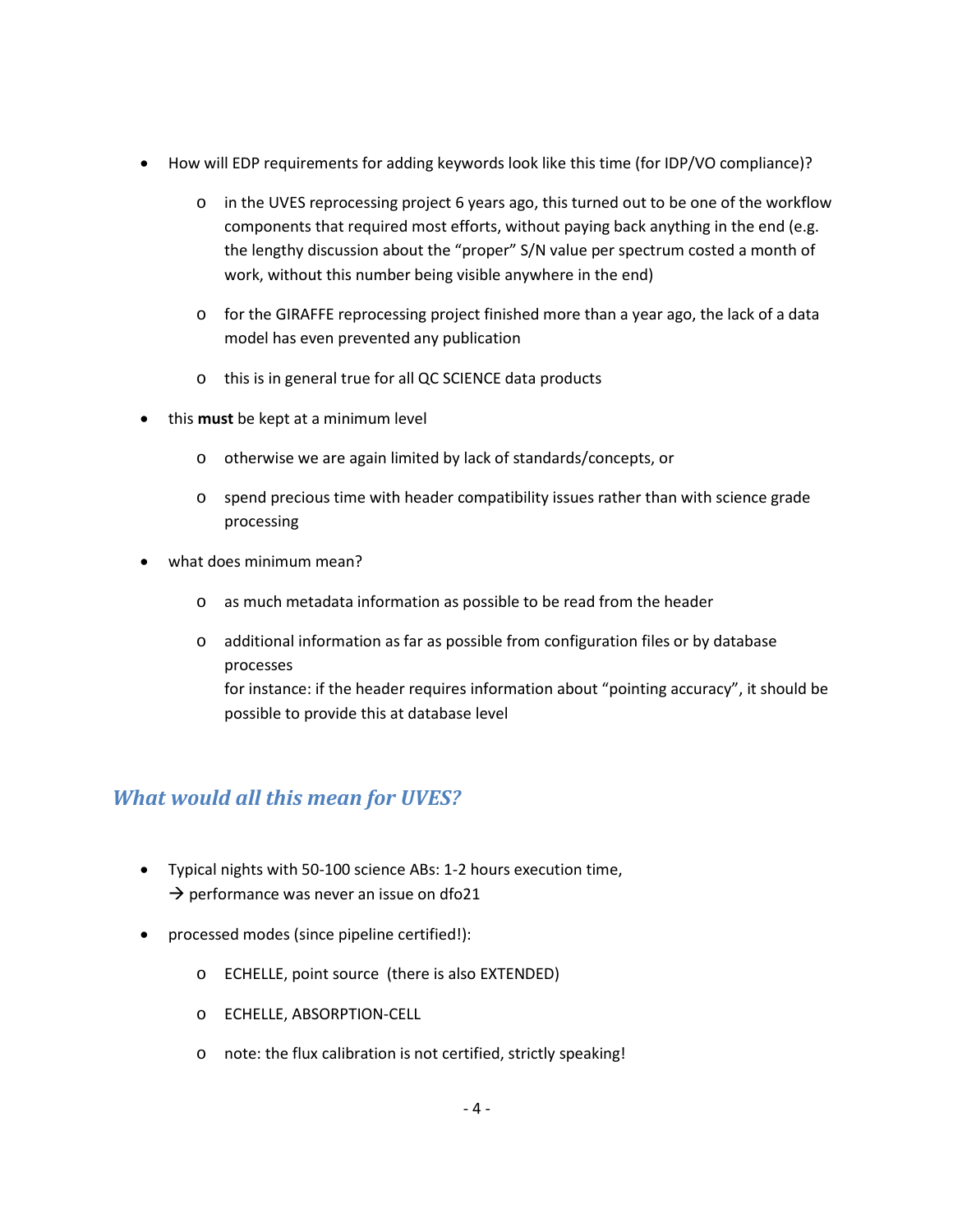- o no distinction for SM vs. VM, standard vs. non-standard setups
- no processing:
	- o ECHELLE, SLICER (why not?)
	- o FLAMES/UVES alias UVES/MOS: unstable/delicate pipeline, not certified

## *Impact on QC workload*

- Of course: some impact on setting this up
- **no impact** on day-to-day operations: all is done automatically, no decisions to be taken; only a process monitor required
- provided we can **automatically cdbIngest** …
- true for day-to-day processing; not for back-processing or re-processing (some more monitoring required, pus some development for monitoring and maybe scheduling tools)

Requirements:

- one attempt only: the AB either processes fine or fails
- that information should be stored in a database and be displayed on the ADP user interface
- if pipeline issues are discovered: these should be taken up by SDP
- QCG will not provide any processing comments, or feedback to users or pipeline developers or SDP
- *QCG will just provide the platform for processing (both hardware and software-wise)*
- if issues show up with ingestion or pipeline, the process could be stopped anytime and resumed after fixing the issue, without the requirement to process the backlog
- in general, there cannot be a new operational requirement on QCG related to *phoenix* (unless it would be balanced by manpower, of course)
- there can also be no commitment to the speed of the process (if monitoring reveals bottlenecks, these should be taken up efficiently by SOS but not tackled by QCG)